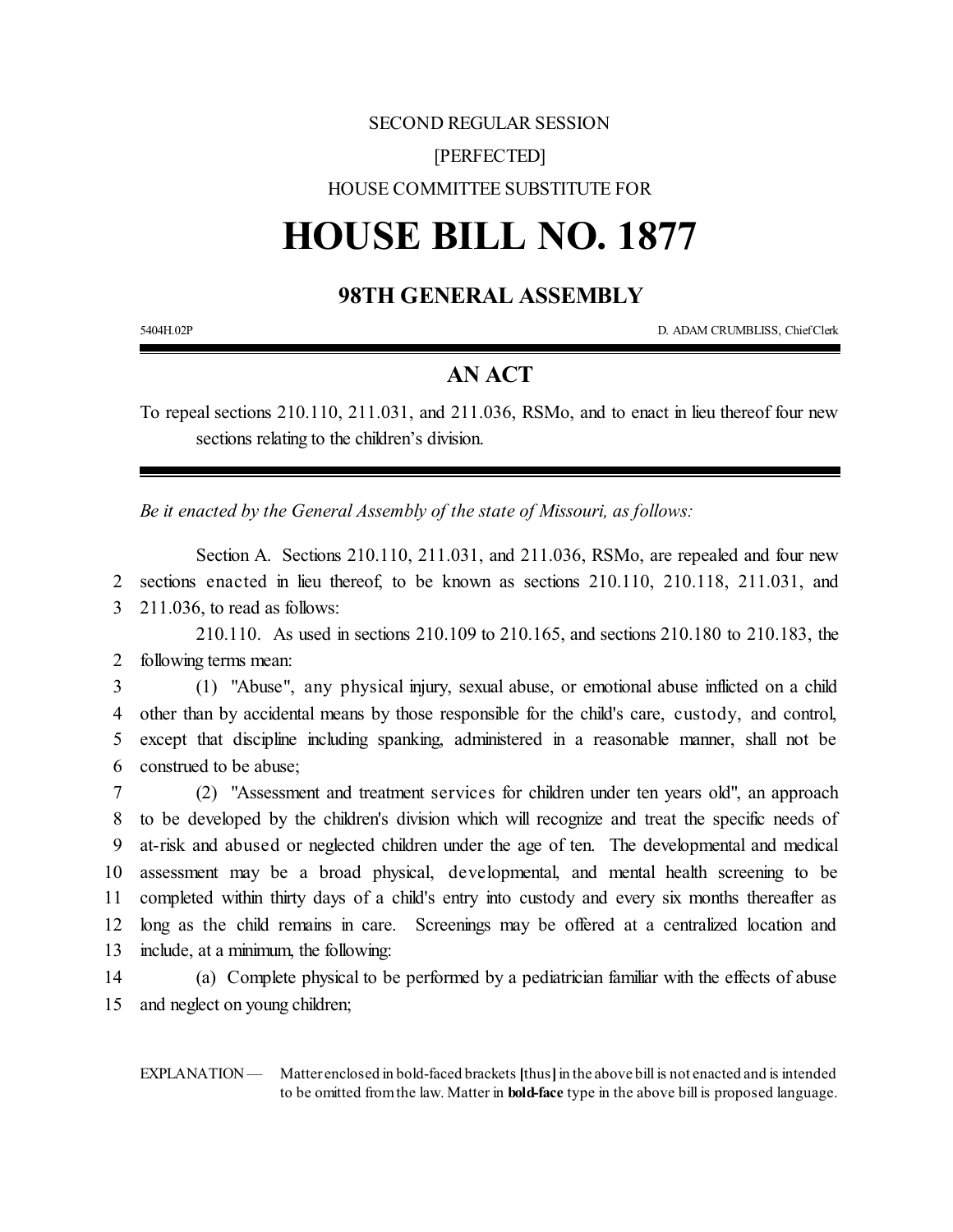(b) Developmental, behavioral, and emotional screening in addition to early periodic screening, diagnosis, and treatment services, including a core set of standardized and recognized instruments as well as interviews with the child and appropriate caregivers. The screening battery may be performed by a licensed mental health professional familiar with the effects of abuse and neglect on young children, who will then serve as the liaison between all service providers in ensuring that needed services are provided. Such treatment services may include in-home services, out-of-home placement, intensive twenty-four-hour treatment services, family counseling, parenting training and other best practices. Children whose screenings indicate an area of concern may complete a comprehensive, in-depth health, psychodiagnostic, or developmental assessment within sixty days of entry into custody;

 (3) "Central registry", a registry of persons where the division has found probable cause to believe prior to August 28, 2004, or by a preponderance ofthe evidence after August 28, 2004, or a court has substantiated through court adjudication that the individual has committed child abuse or neglect or the person has pled guilty or has been found guilty of a crime pursuant to section 565.020, 565.021, 565.023, 565.024 **[**or**] ,** 565.050**, 566.030, 566.060, or 567.050** if the victim is a child less than eighteen years of age**[**, section 566.030 or 566.060 if the victim is a child less than eighteen years of age**]**, or **any** other crime pursuant to chapter 566 if the victim is a child less than eighteen years of age and the perpetrator is twenty-one years of age or older, **[**section 567.050 if the victim is a child less than eighteen years of age,**] a crime under** section 568.020, 568.030, 568.045, 568.050, 568.060, 568.080, **[**or**]** 568.090, **[**section**]573.023,**573.025 **[**or**] ,** 573.035, **573.037, 573.040, 573.200, or 573.205,** or an attempt to commit any such crimes. Any persons placed on the registry prior to August 28, 2004, shall remain on the registry for the duration of time required by section 210.152;

 (4) "Child", any person, regardless of physical or mental condition, under eighteen years of age;

 (5) "Children's services providers and agencies", any public, quasi-public, or private entity with the appropriate and relevant training and expertise in delivering services to children and their families as determined by the children's division, and capable of providing direct services and other family services for children in the custody of the children's division or any such entities or agencies that are receiving state moneys for such services;

 (6) "Director", the director of the Missouri children's division within the department of social services;

 (7) "Division", the Missouri children's division within the department of social services; (8) "Family assessment and services", an approach to be developed by the children's division which will provide for a prompt assessment of a child who has been reported to the division as a victim of abuse or neglect by a person responsible for that child's care, custody or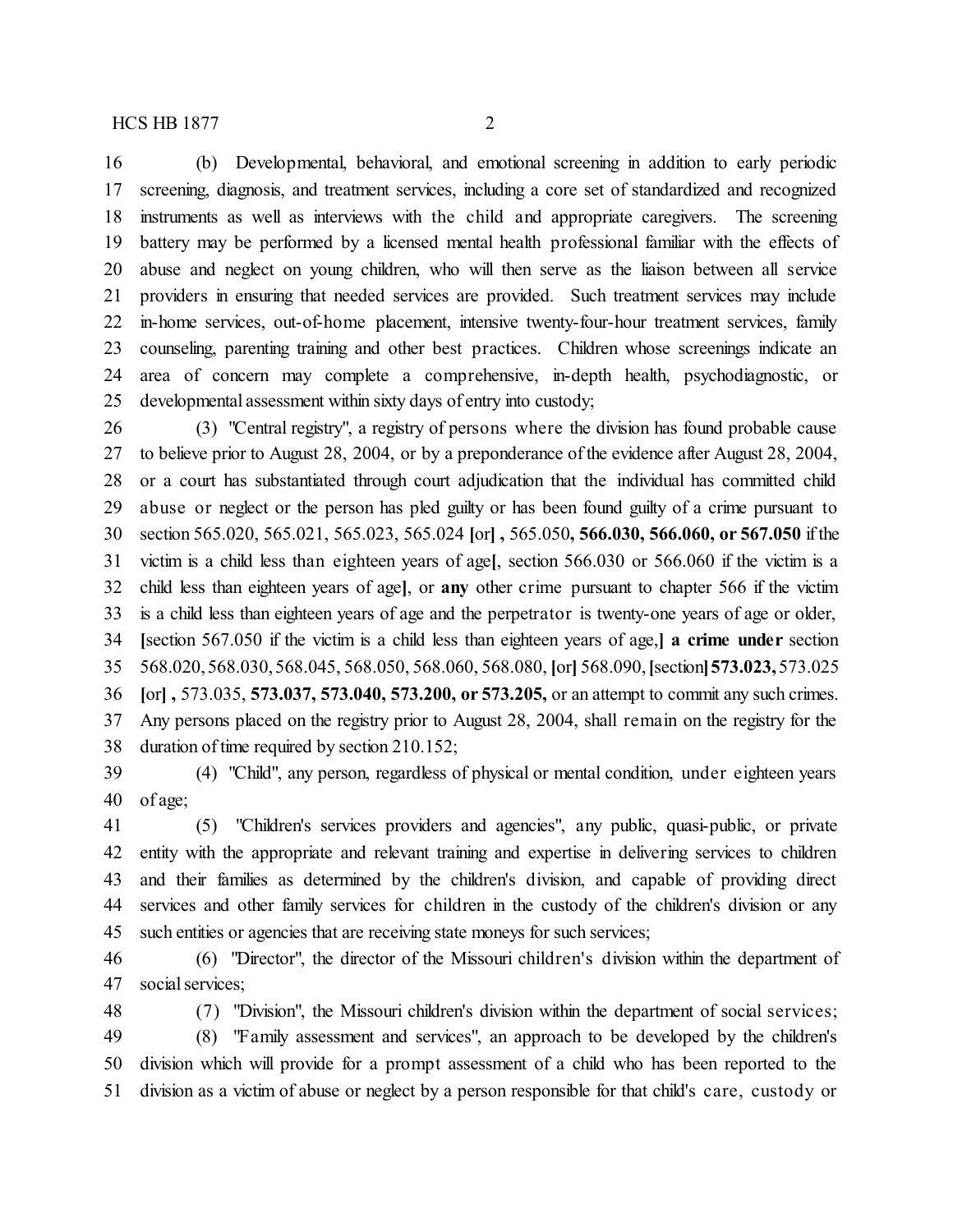control and of that child's family, including risk of abuse and neglect and, if necessary, the provision of community-based services to reduce the risk and support the family;

 (9) "Family support team meeting" or "team meeting", a meeting convened by the division or children's services provider in behalf of the family and/or child for the purpose of determining service and treatment needs, determining the need for placement and developing a plan for reunification or other permanency options, determining the appropriate placement of the child, evaluating case progress, and establishing and revising the case plan;

 (10) "Investigation", the collection of physical and verbal evidence to determine if a child has been abused or neglected;

 (11) "Jail or detention center personnel", employees and volunteers working in any premises or institution where incarceration, evaluation, care, treatment or rehabilitation is 63 provided to persons who are being held under custody of the law;

 (12) "Neglect", failure to provide, by those responsible for the care, custody, and control of the child, the proper or necessary support, education as required by law, nutrition or medical, surgical, or any other care necessary for the child's well-being;

 (13) "Preponderance of the evidence", that degree of evidence that is of greater weight or more convincing than the evidence which is offered in opposition to it or evidence which as a whole shows the fact to be proved to be more probable than not;

 (14) "Probable cause", available facts when viewed in the light of surrounding circumstances which would cause a reasonable person to believe a child was abused or neglected;

 (15) "Report", the communication of an allegation of child abuse or neglect to the division pursuant to section 210.115;

 (16) "Those responsible for the care, custody, and control of the child", those included but not limited to the parents or guardian of a child, other members of the child's household, or those exercising supervision over a child for any part of a twenty-four-hour day. Those responsible for the care, custody and control shall also include any adult who, based on relationship to the parents of the child, members of the child's household or the family, has access to the child.

**210.118. 1. In any action under chapter 210 or 211 in which the court finds by a preponderance of the evidence that a party is responsible for child abus e or neglect, as those terms are defined in section 210.110, the clerk shall send a certified copy of the judgment or orde r to the children's division and to the appropriate prosecuting attorney. Upon receipt of the order, the children's division shall list the individual as a pe rpetrator of child abuse or neglect in the central registry.**

**2. In every case in which the person has pled guilty to or been found guilty of:**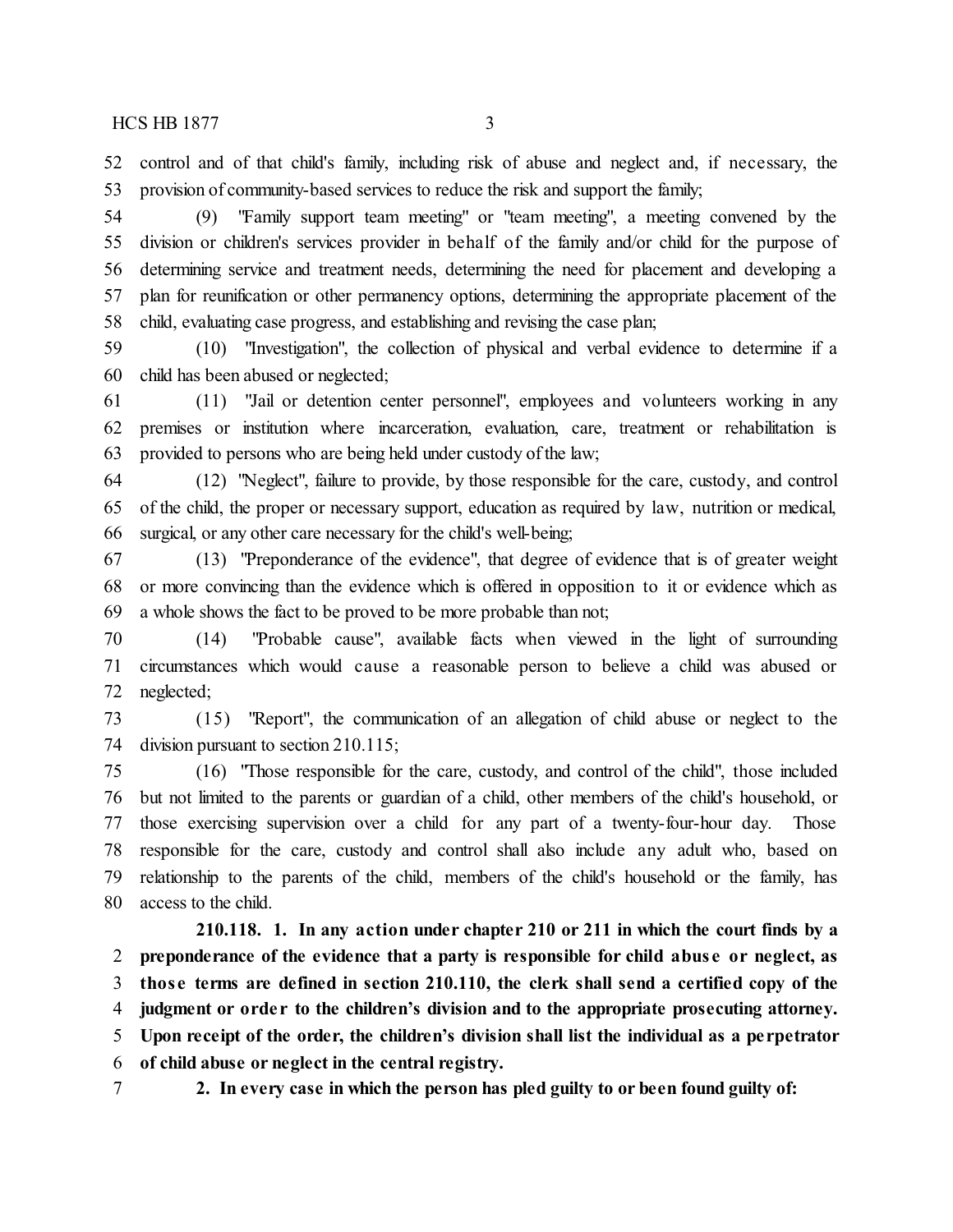HCS HB 1877 4

 **(1) A crime under section 565.020, 565.021, 565.023, 565.024, 565.050, 566.030, 566.060, or 567.050 and the victim is a child under eighteen years of age;**

 **(2) Any other crime in chapter 566 if the victim is a child under eighteen years of age and the perpetrator is twenty-one years of age or older;**

 **(3) A crime under section 568.020, 568.030, 568.045, 568.050, 568.060, 568.080, 568.090, 573.023, 573.025, 573.035, 573.037, 573.040, 573.200, or 573.205; or**

**(4) An attempt to commit any such crimes**

 **the court shall enter an order directing the children's division to list the individual as a perpetrator of child abuse or neglect inthe central registry. The clerk shall send a certified copy of the order to the children's division. Upon re ce ipt of the order, the children's division shall list the individual as a perpetrator of child abuse or neglect in the central registry.**

211.031. 1. Except as otherwise provided in this chapter, the juvenile court or the family court in circuits that have a family court as provided in sections 487.010 to 487.190 shall have exclusive original jurisdiction in proceedings:

 (1) Involving any child or person seventeen years of age who may be a resident of or found within the county and who is alleged to be in need of care and treatment because:

 (a) The parents, or other persons legally responsible for the care and support of the child or person seventeen years of age, neglect or refuse to provide proper support, education which is required by law, medical, surgical or other care necessary for his or her well-being; except that reliance by a parent, guardian or custodian upon remedial treatment other than medical or surgical treatment for a child or person seventeen years of age shall not be construed as neglect when the treatment is recognized or permitted pursuant to the laws of this state;

 (b) The child or person seventeen years of age is otherwise without proper care, custody or support; **[**or**]**

 (c) The child or person seventeen years of age was living in a room, building or other structure at the time such dwelling was found by a court of competent jurisdiction to be a public nuisance pursuant to section 195.130; **or**

 (d) The child or person seventeen years of age is a child in need of mental health services and the parent, guardian or custodian is unable to afford or access appropriate mental health treatment or care for the child;

 (2) Involving any child who may be a resident of or found within the county and who is alleged to be in need of care and treatment because:

 (a) The child while subject to compulsory school attendance is repeatedly and without justification absent from school; **[**or**]**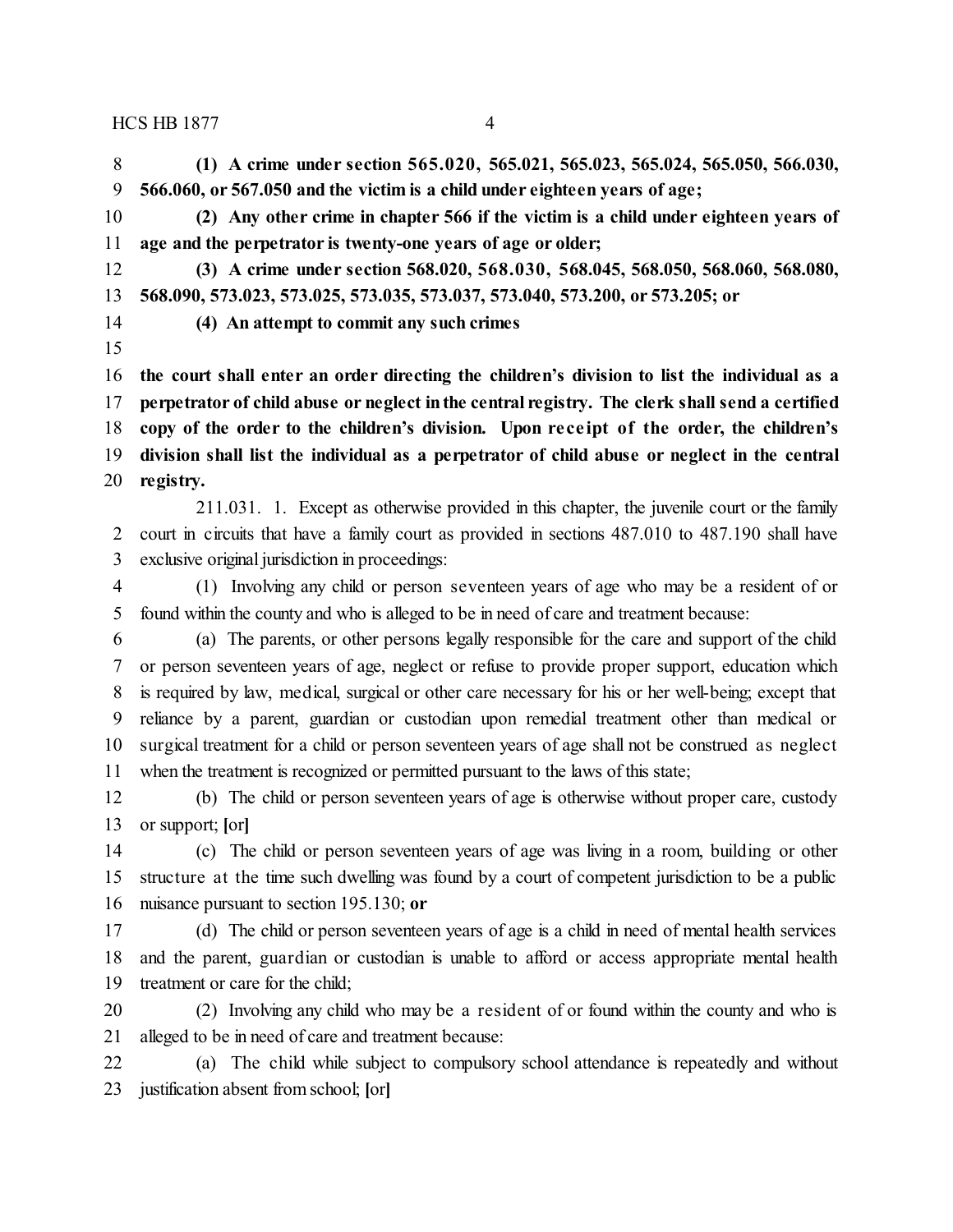$HCS HB1877$  5

 (b) The child disobeys the reasonable and lawful directions of his or her parents or other custodian and is beyond their control; **[**or**]**

 (c) The child is habitually absent from his or her home without sufficient cause, permission, or justification; **[**or**]**

 (d) The behavior or associations of the child are otherwise injurious to his or her welfare or to the welfare of others; or

 (e) The child is charged with an offense not classified as criminal, or with an offense applicable only to children; except that, the juvenile court shall not have jurisdiction over any child fifteen years of age who is alleged to have violated a state or municipal traffic ordinance or regulation, the violation of which does not constitute a felony, or any child who is alleged to have violated a state or municipal ordinance or regulation prohibiting possession or use of any tobacco product;

 (3) Involving any child who is alleged to have violated a state law or municipal ordinance, or any person who is alleged to have violated a state law or municipal ordinance prior to attaining the age of seventeen years, in which cases jurisdiction may be taken by the court of the circuit in which the child or person resides or may be found or in which the violation is alleged to have occurred; except that, the juvenile court shall not have jurisdiction over any child fifteen years of age who is alleged to have violated a state or municipal traffic ordinance or regulation, the violation of which does not constitute a felony, and except that the juvenile court shall have concurrent jurisdiction with the municipal court over any child who is alleged to have violated a municipal curfew ordinance, and except that the juvenile court shall have concurrent jurisdiction with the circuit court on any child who is alleged to have violated a state or municipal ordinance or regulation prohibiting possession or use of any tobacco product;

(4) For the adoption of a person;

 (5) For the commitment of a child or person seventeen years of age to the guardianship of the department of social services as provided by law; **[**and**]**

 (6) Involving an order of protection pursuant to chapter 455 when the respondent is less than seventeen years of age**; and**

 **(7) Involving any youth for whom a petition to re turn the youth to children's division custody has been filed under section 211.036**.

 2. Transfer of a matter, proceeding, jurisdiction or supervision for a child or person seventeen years of age who resides in a county of this state shall be made as follows:

 (1) Prior to the filing of a petition and upon request of any party or at the discretion of the juvenile officer, the matter in the interest of a child or person seventeen years of age may be transferred by the juvenile officer, with the prior consent of the juvenile officer of the receiving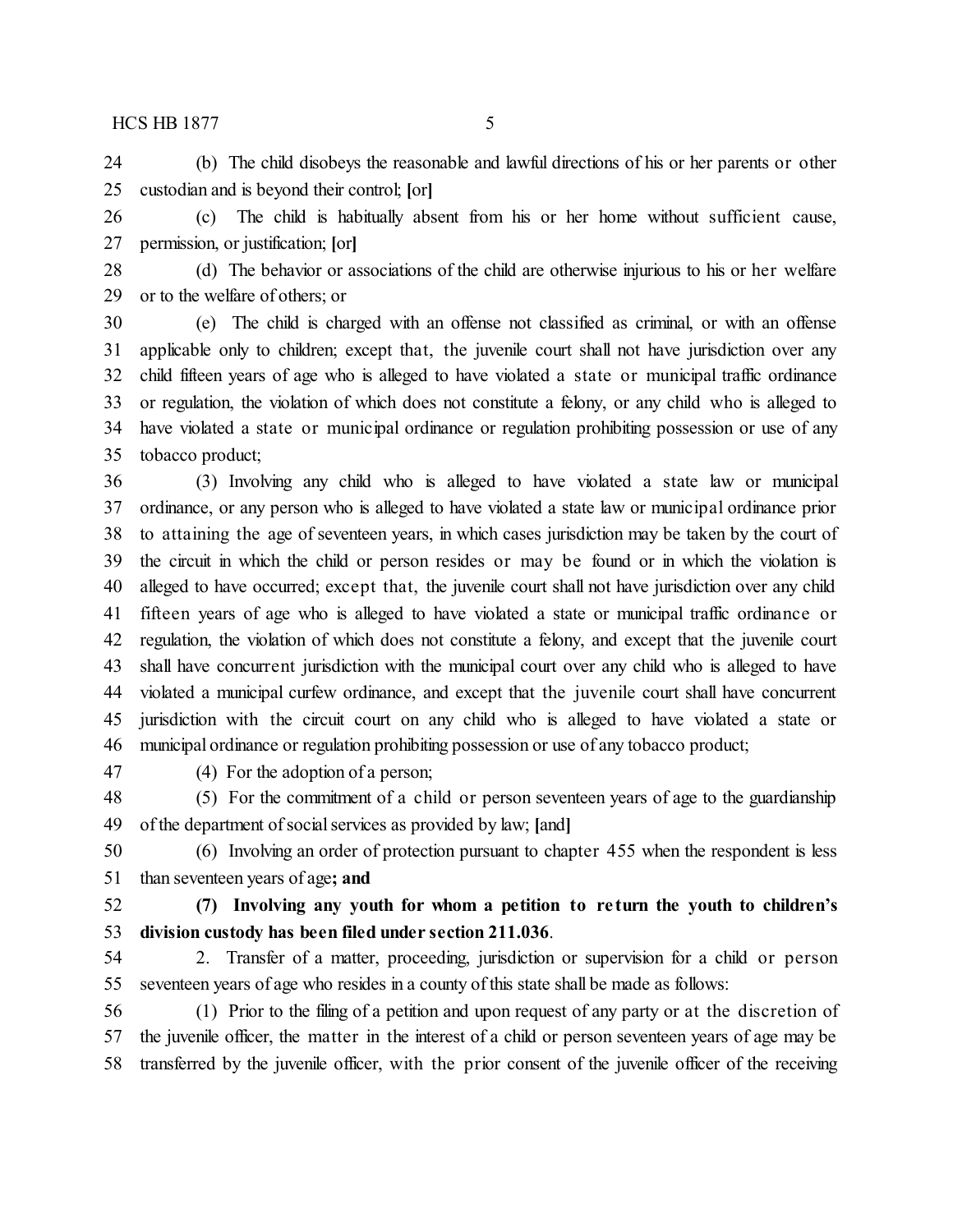$HCS HB1877$  6

 court, to the county of the child's residence or the residence of the person seventeen years of age for future action;

 (2) Upon the motion of any party or on its own motion prior to final disposition on the pending matter, the court in which a proceeding is commenced may transfer the proceeding of a child or person seventeen years of age to the court located in the county of the child's residence or the residence of the person seventeen years of age, or the county in which the offense pursuant to subdivision (3) of subsection 1 of this section is alleged to have occurred for further action;

 (3) Upon motion of any party or on its own motion, the court in which jurisdiction has been taken pursuant to subsection 1 of this section may at any time thereafter transfer jurisdiction of a child or person seventeen years of age to the court located in the county of the child's residence or the residence of the person seventeen years of age for further action with the prior consent of the receiving court;

 (4) Upon motion of any party or upon its own motion at any time following a judgment of disposition or treatment pursuant to section 211.181, the court having jurisdiction of the cause may place the child or person seventeen years of age under the supervision of another juvenile court within or without the state pursuant to section 210.570 with the consent of the receiving court;

 (5) Upon motion of any child or person seventeen years of age or his or her parent, the court having jurisdiction shall grant one change of judge pursuant to Missouri supreme court rules;

 (6) Upon the transfer of any matter, proceeding, jurisdiction or supervision of a child or person seventeen years of age, certified copies of all legal and social documents and records pertaining to the case on file with the clerk of the transferring juvenile court shall accompany the transfer.

 3. In any proceeding involving any child or person seventeen years of age taken into custody in a county other than the county of the child's residence or the residence of a person seventeen years of age, the juvenile court of the county of the child's residence or the residence of a person seventeen years of age shall be notified of such taking into custody within seventy-two hours.

 4. When an investigation by a juvenile officer pursuant to this section reveals that the only basis for action involves an alleged violation of section 167.031 involving a child who alleges to be home schooled, the juvenile officer shall contact a parent or parents of such child to verify that the child is being home schooled and not in violation of section 167.031 before making a report of such a violation. Any report of a violation of section 167.031 made by a juvenile officer regarding a child who is being home schooled shall be made to the prosecuting attorney of the county where the child legally resides.